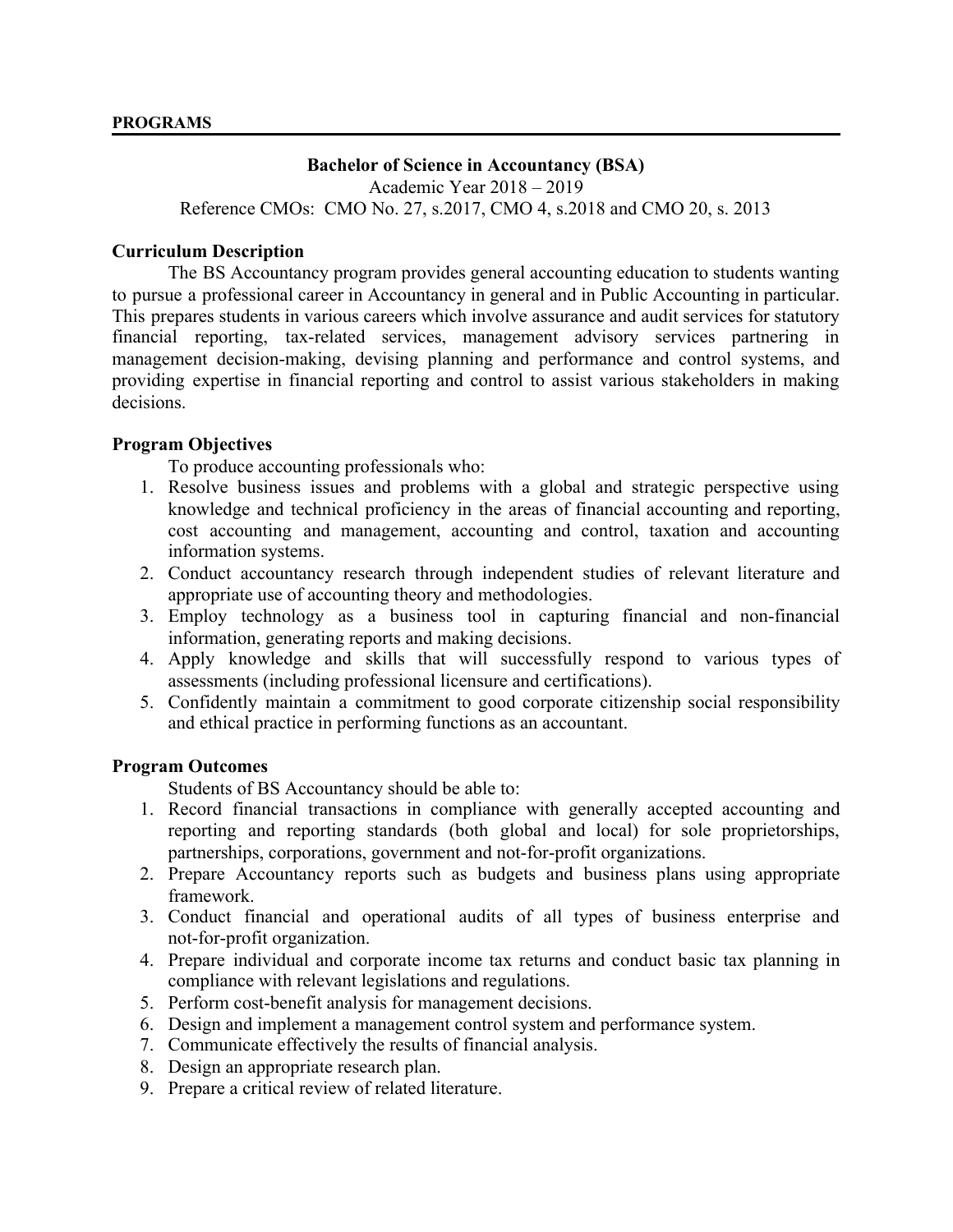- 10. Analyze results of study and discuss implications and contributions to body of knowledge.
- 11. Present findings and conclusions of the study.
- 12. Communicate effectively the recommendations.
- 13. Customize an accounting software to a particular business entity.
- 14. Develop a financial model using a spreadsheet software.
- 15. Analyze the performance of a particular business entity using appropriate accounting software tools and functions.
- 16. Perform accounting-related work in actual workplace based on pre-set standards.
- 17. Pass licensure examinations or qualify for professional accreditations/certifications.
- 18. Promote adherence to legitimate and acceptable ethical objectives of an organization.
- 19. Communicate limitations or other constraints that would preclude responsible judgment or successful performance of an activity such as in the practicum or on-the-job training**.**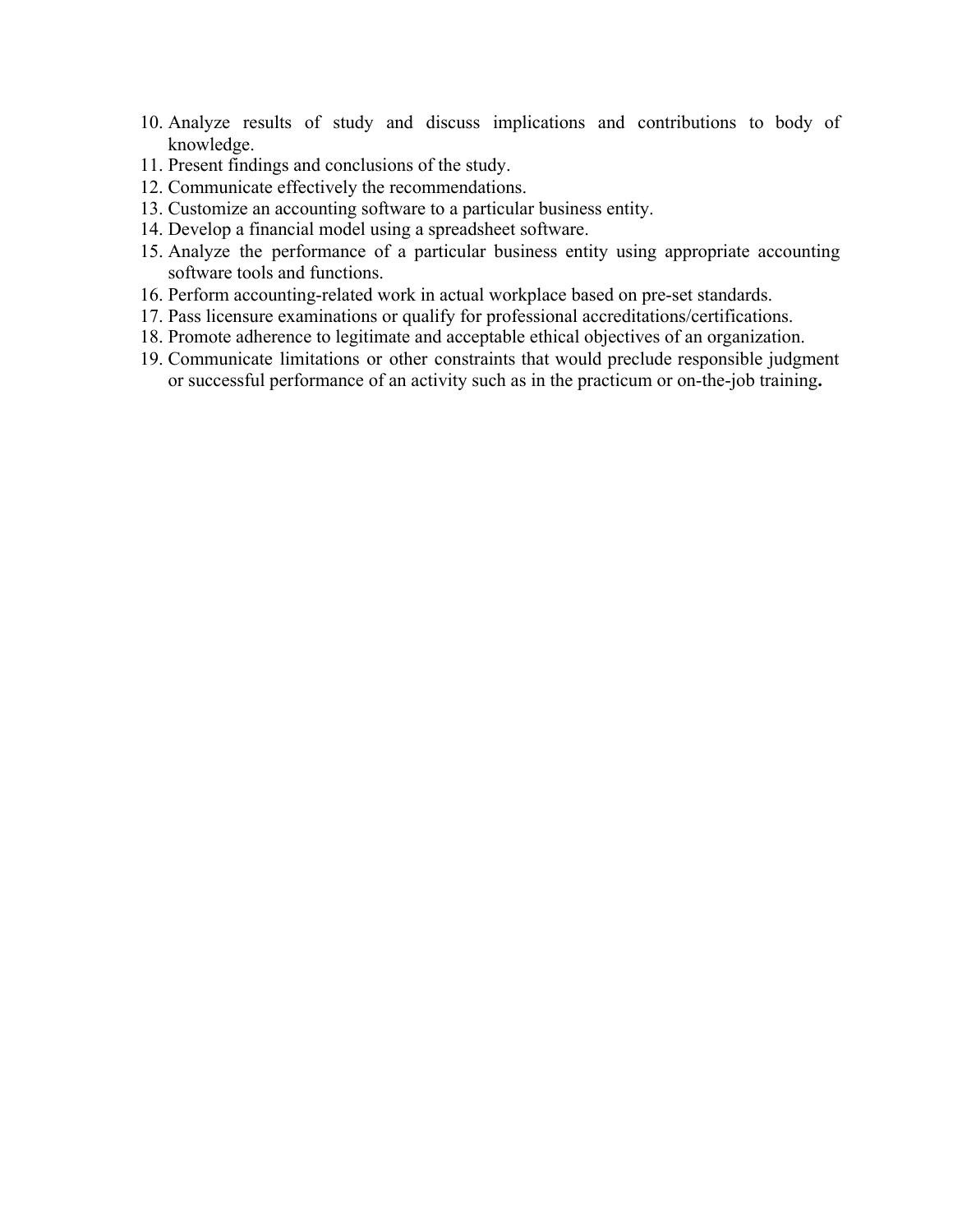# Republic of the Philippines **BATANGAS STATE UNIVERSITY** Pablo Borbon Main I, Batangas City, Philippines 4200 **COLLEGE OF ACCOUNTANCY, BUSINESS, ECONOMICS AND INTERNATIONAL HOSPITALITY MANAGEMENT**

Tel. No. (043)980-0385 loc 1124; Email: [cabeihmbsu@gmail.com](mailto:cabeihmbsu@gmail.com)

# **CURRICULUM**

**Bachelor of Science in Accountancy (BSA)**

Academic Year 2018 – 2019

Reference CMOs: CMO No. 27, s.2017, CMO 4, s.2018 and CMO 20, s. 2013

| <b>FIRST YEAR</b>     |                                           |              |        |             |                    |                    |  |  |
|-----------------------|-------------------------------------------|--------------|--------|-------------|--------------------|--------------------|--|--|
| <b>FIRST SEMESTER</b> |                                           |              |        |             |                    |                    |  |  |
| <b>Course</b>         | <b>Course Title</b>                       | <b>Units</b> | Hour/s |             | Pre-               | $Co-$              |  |  |
| Code                  |                                           |              | Lec    | lab         | <b>Requisite/s</b> | <b>Requisite/s</b> |  |  |
| <b>GEd 101</b>        | Understanding the Self                    | 3            | 3      |             |                    |                    |  |  |
| <b>GEd 105</b>        | Readings in Philippine History            | 3            | 3      |             |                    |                    |  |  |
| <b>GEd 102</b>        | Mathematics in the Modern World           | 3            | 3      |             |                    |                    |  |  |
| <b>ACC 101</b>        | Financial Accounting and Reporting 1      | 6            | 6      |             |                    |                    |  |  |
| <b>MGT 303</b>        | Operations Management with TQM            | 3            | 3      |             |                    |                    |  |  |
| <b>MGT 207</b>        | Human Behavior in Organizations           | 3            | 3      |             |                    |                    |  |  |
| <b>NSTP 111</b>       | National Service Training Program 1       | 3            | 3      |             |                    |                    |  |  |
| <b>PE 101</b>         | Physical Fitness, Gymnastics and Aerobics | 2            | 2      |             |                    |                    |  |  |
|                       | <b>Total</b>                              | 26           | 26     | $\mathbf 0$ |                    |                    |  |  |

|                 | <b>FIRST YEAR</b>                    |              |        |     |                    |             |  |  |  |
|-----------------|--------------------------------------|--------------|--------|-----|--------------------|-------------|--|--|--|
|                 | <b>SECOND SEMESTER</b>               |              |        |     |                    |             |  |  |  |
| <b>Course</b>   | <b>Course Title</b>                  | <b>Units</b> | Hour/s |     | Pre-               | $Co-$       |  |  |  |
| Code            |                                      |              | Lec    | lab | <b>Requisite/s</b> | Requisite/s |  |  |  |
| <b>GEd 104</b>  | The Contemporary World               | 3            | 3      |     |                    |             |  |  |  |
| <b>FILI 102</b> | Filipino sa Iba't-ibang Disiplina    | 3            | 3      |     |                    |             |  |  |  |
| <b>GEd 107</b>  | Ethics                               | 3            | 3      |     |                    |             |  |  |  |
| <b>ACC 102</b>  | Financial Accounting and Reporting 2 | 6            | 6      |     | <b>ACC 101</b>     |             |  |  |  |
| <b>ECO 310</b>  | <b>Economic Development</b>          | 3            | 3      |     |                    |             |  |  |  |
| <b>MGT 406</b>  | <b>Strategic Management</b>          | 3            | 3      |     |                    |             |  |  |  |
| <b>NSTP 121</b> | National Service Training Program 2  | 3            | 3      |     | <b>NSTP 111</b>    |             |  |  |  |
| <b>PE 102</b>   | <b>Rhythmic Activities</b>           | 2            | 2      |     | <b>PE 101</b>      |             |  |  |  |
|                 | <b>Total</b>                         | 26           | 26     |     |                    |             |  |  |  |

| <b>SECOND YEAR</b>    |                                                         |              |        |     |                    |                    |  |  |
|-----------------------|---------------------------------------------------------|--------------|--------|-----|--------------------|--------------------|--|--|
| <b>FIRST SEMESTER</b> |                                                         |              |        |     |                    |                    |  |  |
| <b>Course</b>         | <b>Course Title</b>                                     | <b>Units</b> | Hour/s |     | Pre-               | $Co-$              |  |  |
| Code                  |                                                         |              | Let    | lab | <b>Requisite/s</b> | <b>Requisite/s</b> |  |  |
| <b>GEd 108</b>        | Art Appreciation                                        | 3            | 3      |     |                    |                    |  |  |
| <b>FILI 101</b>       | Kontekswalisadong Komunikasyon sa Filipino              | 3            | 3      |     |                    |                    |  |  |
| <b>IT 101</b>         | IT Application Tools in Business                        | 3            | 2      | 3   |                    |                    |  |  |
| <b>ACC 203</b>        | Conceptual Framework and Accounting<br><b>Standards</b> | 3            | 3      |     | <b>ACC</b> 102     |                    |  |  |
| <b>ACC 204</b>        | Cost Accounting and Control                             | 3            | 3      |     | <b>ACC</b> 102     |                    |  |  |
| <b>LAW 201</b>        | Law on Obligations and Contracts                        | 3            | 3      |     |                    |                    |  |  |
| <b>MGT 208</b>        | <b>Management Science</b>                               | 3            | 3      |     | <b>GEd 102</b>     |                    |  |  |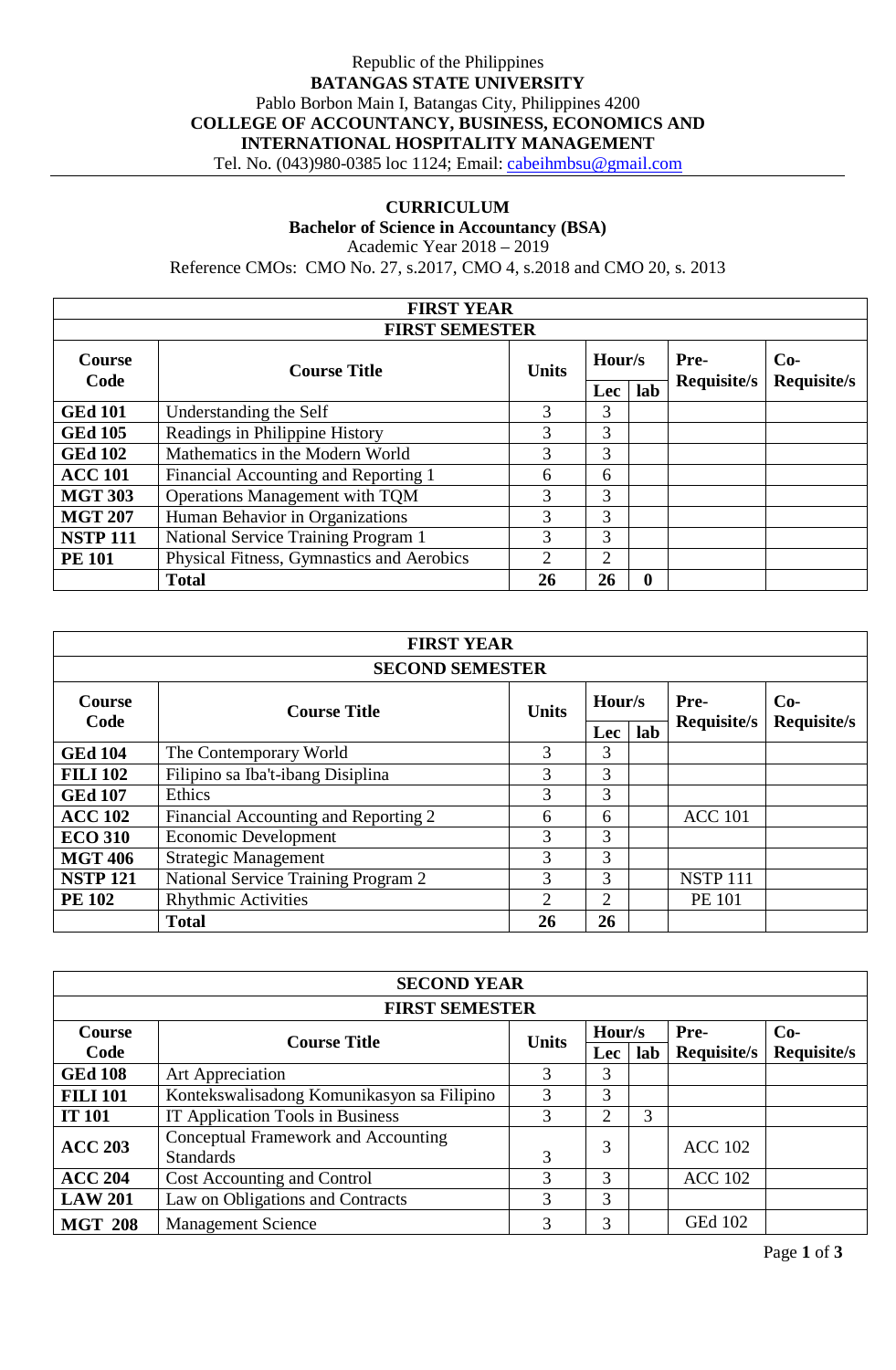| <b>MGT 209</b> | Governance, Business Ethics, Risk<br>Management and Internal Control |    | <b>GEd 107</b> |  |
|----------------|----------------------------------------------------------------------|----|----------------|--|
| <b>PE 103</b>  | Individual and Dual Sports                                           |    | <b>PE 101</b>  |  |
|                | Total                                                                | 25 |                |  |

|                        | <b>SECOND YEAR</b>                   |                             |            |     |                    |                    |  |  |
|------------------------|--------------------------------------|-----------------------------|------------|-----|--------------------|--------------------|--|--|
| <b>SECOND SEMESTER</b> |                                      |                             |            |     |                    |                    |  |  |
| <b>Course</b>          | <b>Course Title</b>                  | <b>Units</b>                | Hour/s     |     | Pre-               | $Co-$              |  |  |
| Code                   |                                      |                             | <b>Lec</b> | lab | <b>Requisite/s</b> | <b>Requisite/s</b> |  |  |
| <b>GEd 103</b>         | Life and Works of Rizal              | 3                           | 3          |     |                    |                    |  |  |
| <b>GEd 106</b>         | <b>Purposive Communication</b>       | 3                           | 3          |     |                    |                    |  |  |
| <b>GEd 109</b>         | Science, Technology, and Society     | 3                           | 3          |     |                    |                    |  |  |
| <b>ACC 205</b>         | Intermediate Accounting 1            | 6                           | 6          |     | <b>ACC 203</b>     |                    |  |  |
| <b>ACC 206</b>         | <b>Strategic Cost Management</b>     | 3                           | 3          |     | <b>ACC 204</b>     |                    |  |  |
| <b>ACC 207</b>         |                                      |                             |            | 3   | <b>ACC</b> 101,    |                    |  |  |
|                        | <b>Accounting Information System</b> | 3                           | 2          |     | <b>IT 101</b>      |                    |  |  |
| <b>LAW 202</b>         | Law on Business Organizations        | 3                           | 3          |     | <b>LAW 201</b>     |                    |  |  |
| <b>PE 104</b>          | <b>Team Sports</b>                   | $\mathcal{D}_{\mathcal{L}}$ | 2          |     | <b>PE 101</b>      |                    |  |  |
|                        | <b>Total</b>                         | 26                          | 25         |     |                    |                    |  |  |

|                 | <b>THIRD YEAR</b>                                     |              |        |     |                    |                    |  |  |  |
|-----------------|-------------------------------------------------------|--------------|--------|-----|--------------------|--------------------|--|--|--|
|                 | <b>FIRST SEMESTER</b>                                 |              |        |     |                    |                    |  |  |  |
| <b>Course</b>   |                                                       | <b>Units</b> | Hour/s |     | Pre-               | $Co-$              |  |  |  |
| Code            | <b>Course Title</b>                                   |              | Lec    | lab | <b>Requisite/s</b> | <b>Requisite/s</b> |  |  |  |
| <b>LITR 102</b> | <b>ASEAN Literature</b>                               | 3            | 3      |     |                    |                    |  |  |  |
| <b>ACC 308</b>  |                                                       |              |        |     | ACC 206,           |                    |  |  |  |
|                 | <b>Strategic Business Analysis</b>                    | 3            | 3      |     | <b>MGT 406</b>     |                    |  |  |  |
| <b>ACC 309</b>  | Intermediate Accounting 2                             | 3            | 3      |     | <b>ACC 205</b>     |                    |  |  |  |
| <b>ACC 310</b>  | <b>Auditing and Assurance Principles</b>              | 3            | 3      |     | <b>ACC 205</b>     |                    |  |  |  |
| <b>TAX 301</b>  | <b>Income Taxation</b>                                | 3            | 3      |     |                    |                    |  |  |  |
| <b>ACC 311</b>  | Accounting for Special Transactions and               |              |        |     | ACC 205,           |                    |  |  |  |
|                 | <b>Business Combinations</b>                          | 6            | 6      |     | <b>ACC 204</b>     |                    |  |  |  |
| <b>ECO 307</b>  | <b>Managerial Economics</b>                           | 3            | 3      |     |                    |                    |  |  |  |
| <b>STS 301</b>  | <b>Statistical Analysis with Software Application</b> | 3            | 2      | 3   | <b>GEd 102</b>     |                    |  |  |  |
|                 | <b>Total</b>                                          | 27           | 26     |     |                    |                    |  |  |  |

| <b>THIRD YEAR</b>      |                                          |              |        |     |                    |                    |  |  |
|------------------------|------------------------------------------|--------------|--------|-----|--------------------|--------------------|--|--|
| <b>SECOND SEMESTER</b> |                                          |              |        |     |                    |                    |  |  |
| <b>Course</b>          | <b>Course Title</b>                      | <b>Units</b> | Hour/s |     | Pre-               | $Co-$              |  |  |
| Code                   |                                          |              | Lec    | lab | <b>Requisite/s</b> | <b>Requisite/s</b> |  |  |
| <b>ACC 313</b>         | Auditing and Assurance Concepts and      |              |        |     | <b>ACC 310</b>     |                    |  |  |
|                        | Applications                             | 6            | 6      |     |                    |                    |  |  |
| <b>ACC 312</b>         | Accounting for Government and Non-profit |              |        |     | <b>ACC 311</b>     |                    |  |  |
|                        | Organizations                            | 3            | 3      |     |                    |                    |  |  |
|                        |                                          |              |        |     | STS 301,           |                    |  |  |
|                        |                                          |              |        |     | ACC 311,           |                    |  |  |
| <b>ACC 315</b>         |                                          | 3            | 3      |     | TAX 301,           |                    |  |  |
|                        |                                          |              |        |     | ACC 309,           |                    |  |  |
|                        | Research Methods Applied in Accountancy  |              |        |     | <b>ACC 308</b>     |                    |  |  |
| <b>RFB 301</b>         | Regulatory Framework and Legal Issues in |              |        |     | TAX 301,           |                    |  |  |
|                        | <b>Business</b>                          | 3            | 3      |     | <b>LAW 202</b>     |                    |  |  |
| <b>TAX 302</b>         | <b>Business and Transfer Taxes</b>       | 3            | 3      |     | <b>TAX 301</b>     |                    |  |  |
| <b>FM 101</b>          | <b>Financial Management</b>              | 3            | 3      |     |                    |                    |  |  |